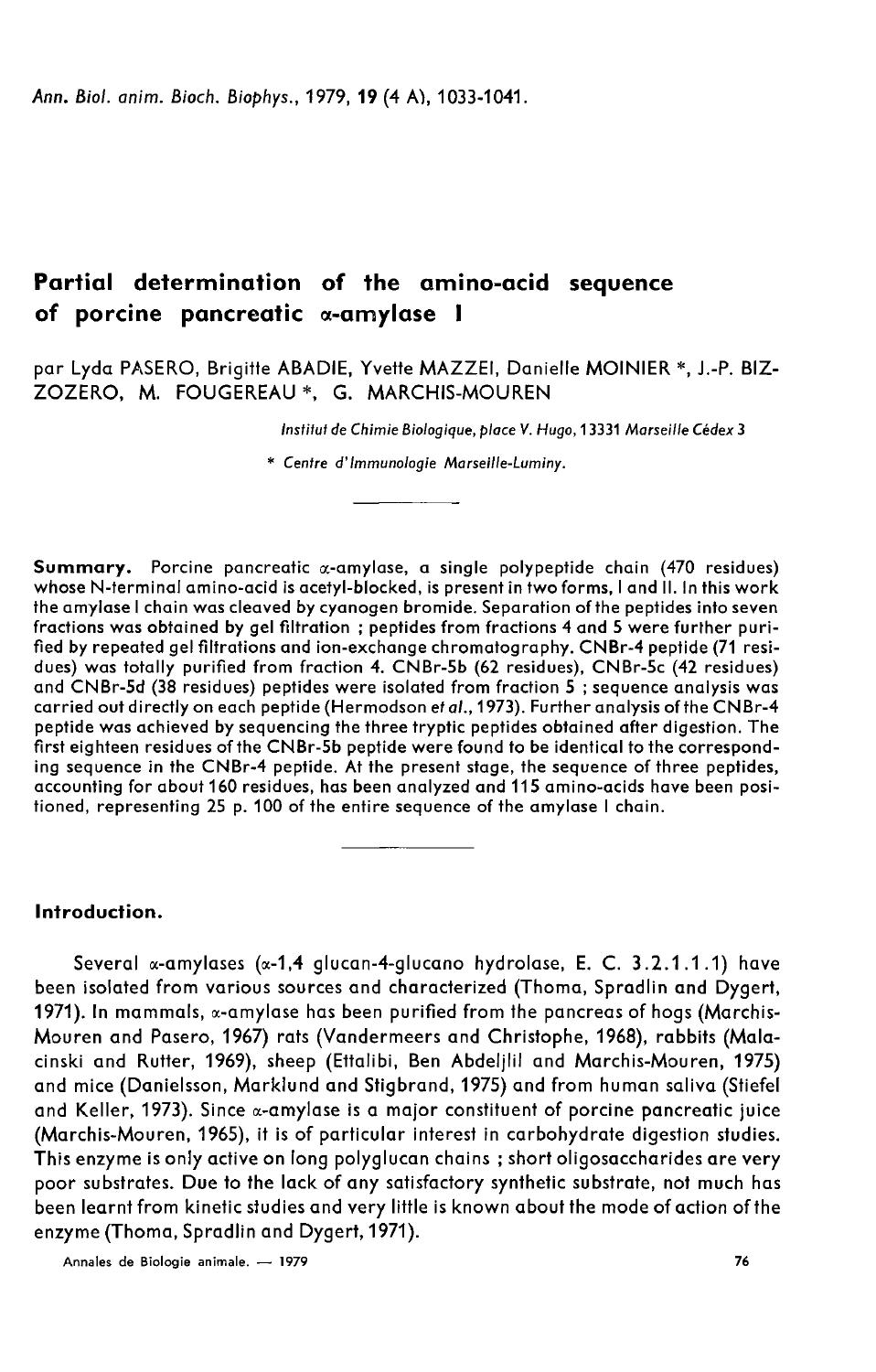Porcine amylase is present as two equally active forms (I and II) having about the same molecular weight  $(53\,000 + 1\,000)$ ; 470 residues) and amino-acid composition, but with distinct isoelectric points (5.95 and 5.25, respectively). The molecule contains 4 disulfide bridges, 2-SH groups and 8 methionines, and the enzyme needs calcium and chloride ions for its activity (Hsiu, Fischer and Stein, 1964 ; Steer and Levitsky, 1973). Removal of calcium by a chelating agent leads to a conformational change as shown by (i) SH unmasking (Granger et al., 1975) and (ii) enzyme sensitivity to trypsin attack (Granger, Abadie and Marchis-Mouren, 1975). The native enzyme is insensitive to trypsin. Amylase crystals suitable for X-ray crystallography have been obtained (Pierrot et at., 1977). Very recently their 4.5 A structure has been determined (Pierrot et al., 1979, in progress), thus contributing to knowledge of the mode of action ot the enzyme and providing a further comparison of  $\alpha$ -amylase I and II, and sequence studies have begun in our laboratory. In the present work, the amylase (I) chain was cleaved by cyanogen bromide ; 4 out of 9 CNBr-peptides were then completely purified and their sequence analyzed.

# Methods.

Porcine pancreatic  $\alpha$ -amylase was purified as previously described (Granger et al., 1975).

CNBr cleavage conditions : Lyophilised amylase (120-180 mg) was dissolved in 70 p. 100 formic acid (1 p. 100 final concentration), 180-fold molar excess CNBr was added ar zero time and a 2nd addition of CNBr was made 24 hrs later. Cleavage was carried<br>out at 5 °C under nitrogen atmosphere for 40 hrs.<br>Filtrations and chromatography : All columns were operated at 5 °C. The conditions are<br>indi out at 5 °C under nitrogen atmosphere for 40 hrs.

indicated in the figure legends. Pooled fractions were lyophilised. Urea-containing fractions were dialysed before lyophilisation using appropriate dialysis tubing (Spectrapor 3).

Citraconylation : The procedure of Hermodson et at. (1973) was used, except that the lyophilised peptide was dissolved in 100 mM ammonium bicarbonate. The citraconylated peptides were separated from citraconate by gel filtration on a Bio-Gel P-2 column equilibrated with 50 mM bicarbonate and finally lyophilised.

equilibrated with 50 mM bicarbonate and finally lyophilised.<br>Tryps*in digestion* : The citraconylated peptide was dissolved (0.25 p. 100) in 60 mM NH<sub>4</sub>-<br>bicarbonate (pH 8) and TPCK-Trypsin (Worthington) was added (1 p. 10 amount of peptide). Incubation was carried out at  $37^{\circ}$ C for 1 hr.

Reduction and carboxymethylation : The technique of Crestfield, Moore and Stein (1963) was used.

Carboxypeptidase digestion : The technique of Narita, Matsuo and Nakajima (1975) was used.

Sequencing : All sequence analyses were carried out using the Beckman Model 890 C sequencer according to the method of Hermodson et al. (1973) using the Beckman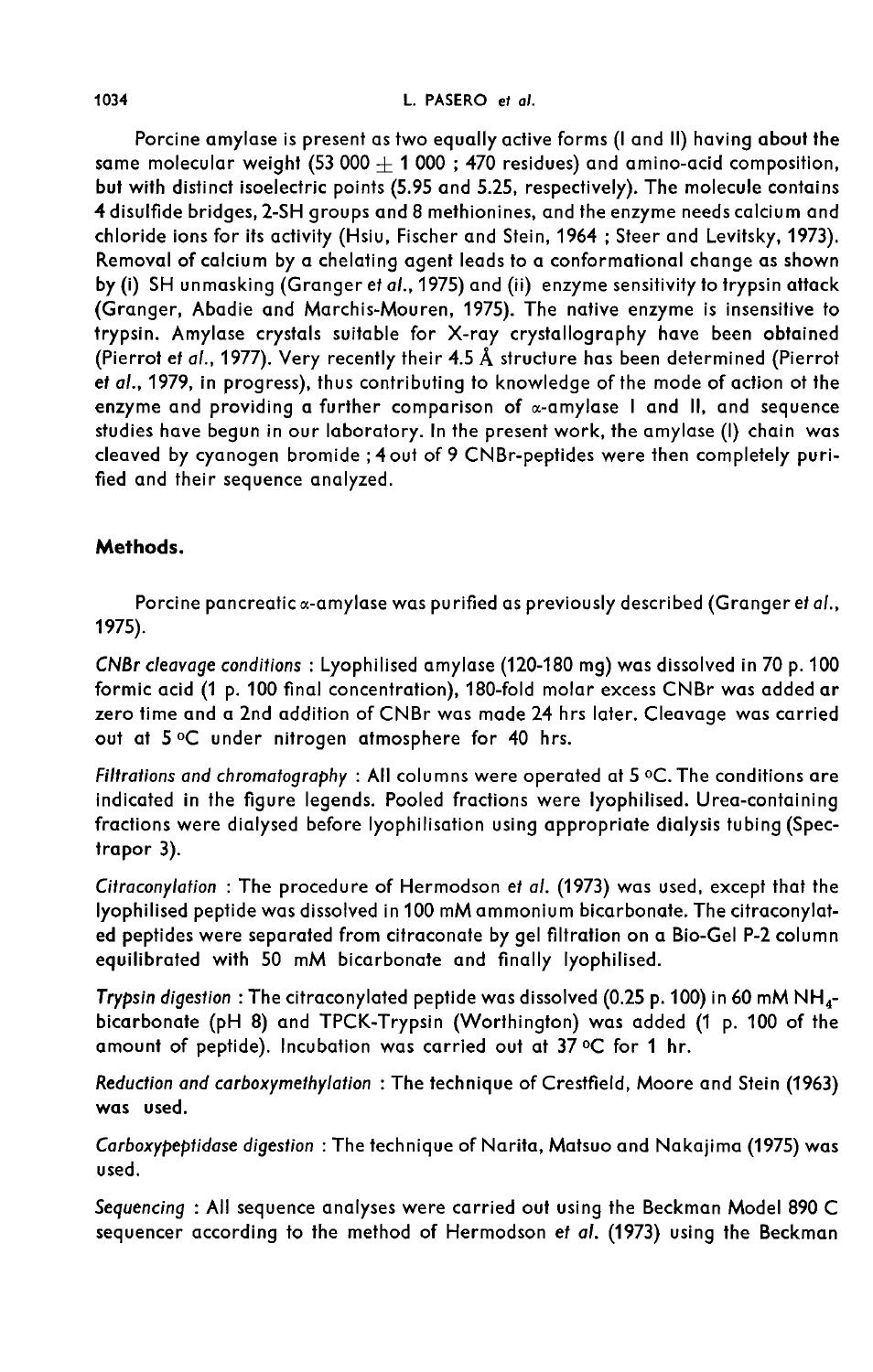0.1 M quadrol program with dual benzene ethyl-acetate wash and polybren as a carrier.

Phenylthiohydantoin derivatives of the amino-acids were identified by highperformance liquid chromatography (Waters) ; after hydrolysis with IH (Smithies et al., 1971) they were identified by the amino-acid autoanalyzer.

# Results.

1) Purification of the CNBr-4 peptide. - After CNBr treatment the whole cleavage was immediately filtered through a Bio-Gel P-10 column. As shown on the pattern (fig. 1), five major fractions were obtained : 1, 3, 4, 5 and 7, eluted respectively at 1 Vo, 1.6 Vo, 2 Vo, 2.4 Vo and 3 Vo. Each fraction was pooled and lyophilised. The peptide(s) from fraction 4 was further purified on a Bio-Gel P-6 column (fig. 2 left). A major



FIG. 1. - Elution profile of the CNBr-peptides of amylase. The column (2.5  $\times$  100 cm) of Bio-Gel P-10 was equilibrated with 7 p. 100 (w/v) formic acid; flow rate: 20 ml/hr;  $Vo = 177$  ml; sample : 60 mg. The horizontal bars indicate pooled fractions.



FIG. 2. - Purification of the CNBr-4 peptide by filtration on Bio-Gel P-6. The conditions are the same as in figure 1, except that Vo = 147 ml; sample: 10 mg.

component (CNBr-4) eluted at 1.5 Vo. Con'aminants on each side of the peak were cut off. The main part of the peak was pooled, lyophilised, reduced and carboxymethylated, and finally filtered in the same conditions (fig. 2 right). As shown on the pattern a single peak eluted at the same position as before (1.5 Vo). Minor contaminants on each side of the peak were discarded. The purity of the CNBr-4 peptide and its molecular weight were determined from the amino-acid composition (not shown) by the technique of Delaage (1968).

2) Purification of the CNBr-5a, CNBr-5b, CNBr-5c and CNBr-5d peptides. - Fraction 5 was filtered through a Bio-Gel P-6 column. Four constituents (5a, 5b, 5c, 5d), eluted respectively at 1.5 Vo, 1.93 Vo, 2.0 Vo and 2.18 Vo, were apparent (fig. 3). Each fraction was pooled separately and further purified.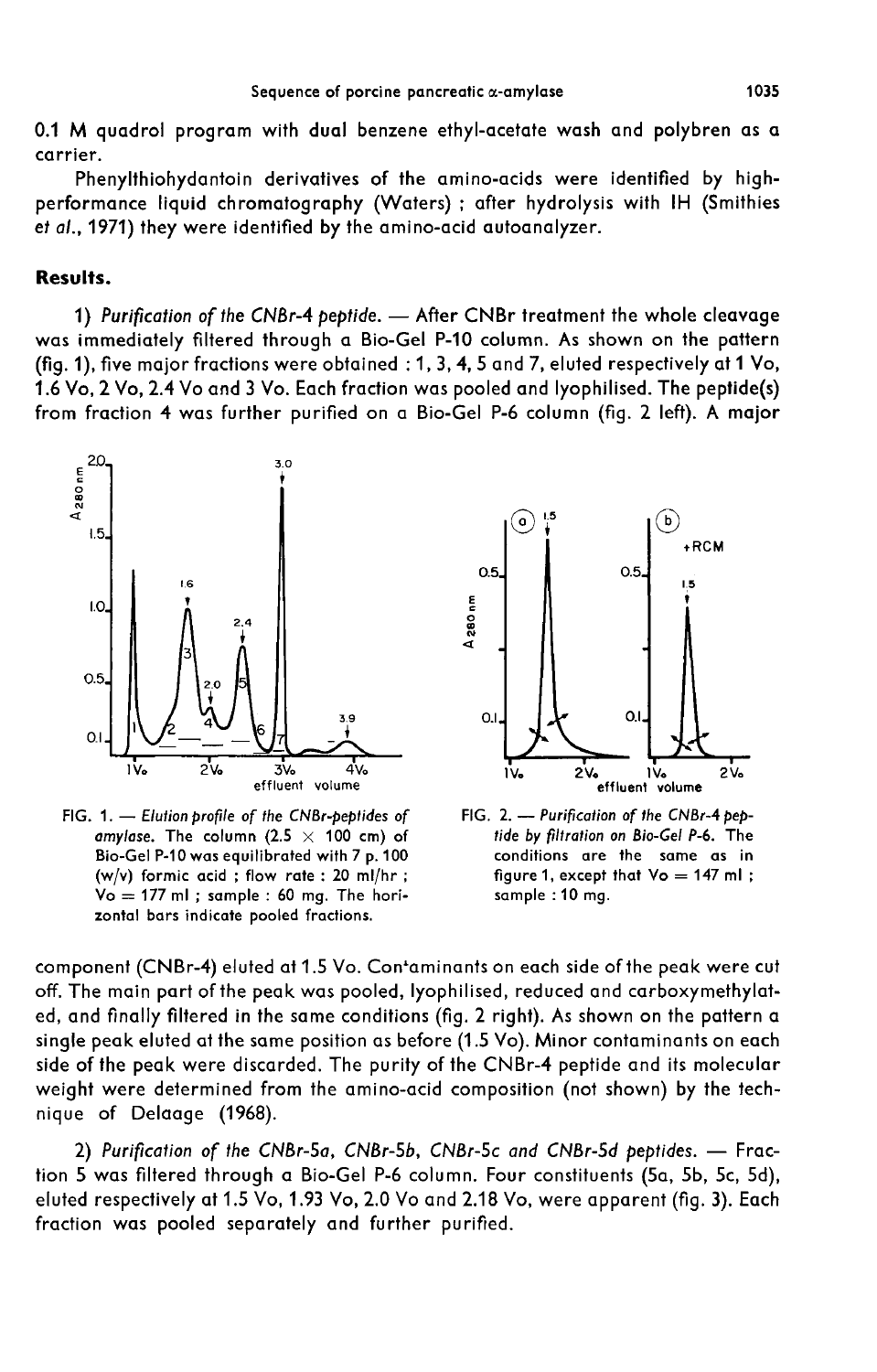Fraction 5a was found to contain a single peptide (CNBr-5a) identical to the CNBr-4 peptide, and was joined to fraction 4.

The CNBr-5b peptide was purified from fraction 5b by gel filtration and DEAE-Sepharose chromatography. First, fraction 5b was filtered through a P-6 column ; as



at the same position as the CNBr-4 peptide (1.5 Vo); the second peak (5b<sub>2</sub>) containing the CNBr-5b peptide was further purified by passing through a P-6 column in 30 p. 100



FIG. 4. — Purification of the CNBr-5b peptide. a) The conditions are the same as in figure 3. b) The column (1.5  $\times$  100 cm) was equilibrated with 30 p. 100 formic acid; flow rate: 16 ml/hr;  $\sqrt{6}$  = 52 ml; sample: 12 mg. c) The  $5b_2 \propto$  component was reduced and carboxymethylated, then filtered in the same conditions as in figure 4b. Sample : 8 mg. d) Chromatography of  $5b_2 \alpha_1$  on DEAE-Sepharose. The column (0.9  $\times$  16 cm) was equilibrated with 10 mM Tris-HCl buffer (pH 8.5) containing 8 M urea. Flow rate : 36 ml/hr ; sample : 4 mg. The elution was carried out by two NaCl gradients. 1 st gradient: 0-0.2 M ( $2 \times 50$  ml); 2nd gradient: 0.2-0.5 M ( $2 \times 50$  ml).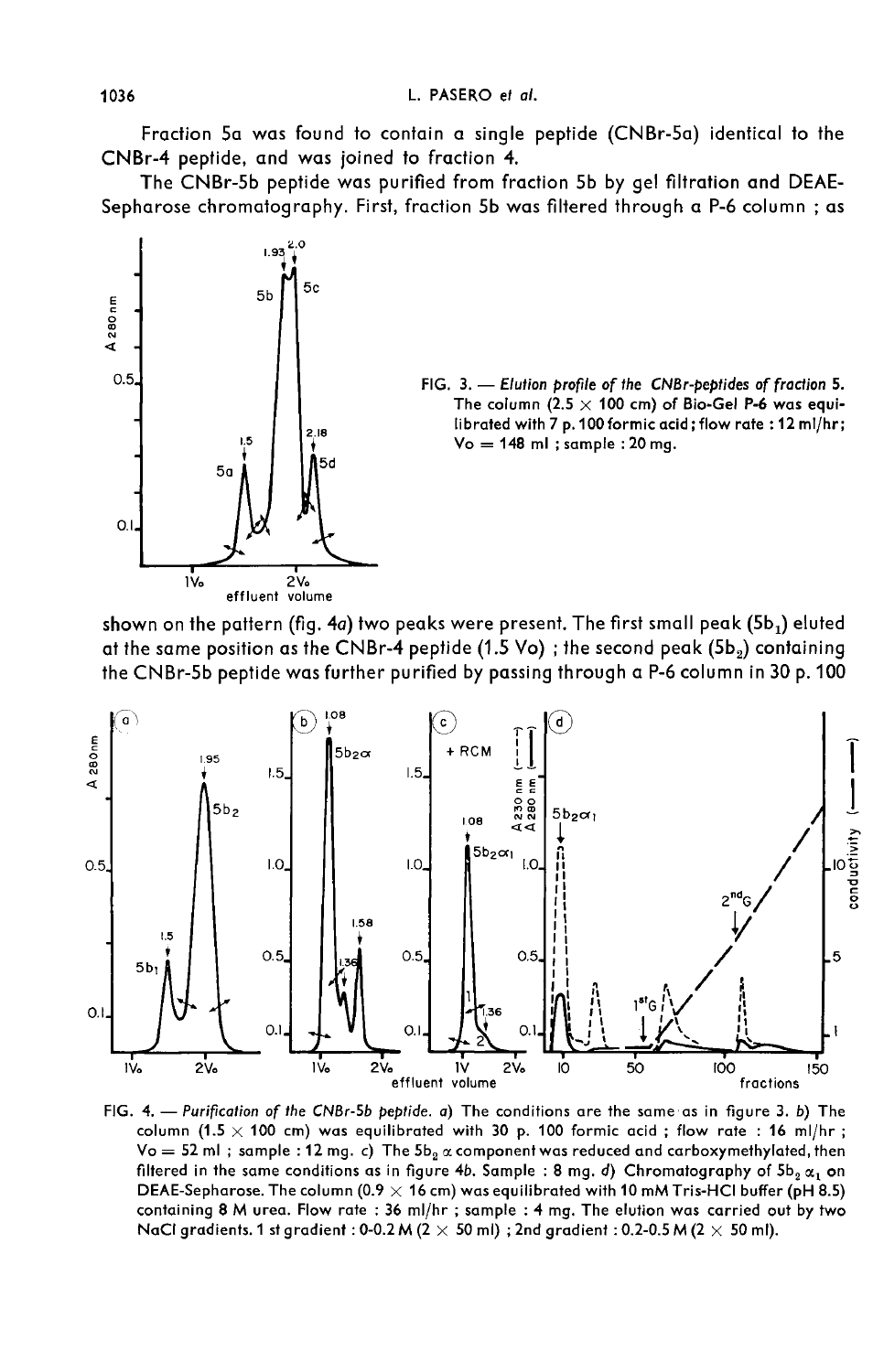Formic acid (fig. 4b). A main peak (5b  $_2$ a) eluted at 1.08 Vo was obtained. This fraction<br>was reduced and carboxymethylated, then filtered in the same conditions as above was reduced and carboxymethylated, then filtered in the same conditions as above ;<br>the RCM-peptide (5b<sub>2n1</sub>) was present at the same position on the pattern (fig. 4c). Final formic acid (fig. 4b). A main peak (5b $_{2a}$ ) eluted at 1.08 Vo was obtained. This fraction<br>was reduced and carboxymethylated, then filtered in the same conditions as above ;<br>the RCM-peptide (5b $_{2a1}$ ) was present at the purification of the CNBr-5b peptide was achieved by chromatography through a the RCM-peptide (5b<sub>2×1</sub>) was present at the same position on the pattern (fig. 4c). Final<br>purification of the CNBr-5b peptide was achieved by chromatography through a<br>DEAE-Sepharose column (fig. 4d). The major fraction (5 column which bound minor constituents. The amino-acid composition of the CNBr-5b peptide was then determined (not shown). It indicated that the peptide was in a pure state.

The CNBr-5c peptide was isolated from fraction 5c by the same procedure as the one used for fraction 5b, except that the DEAE-Sepharose step was unnecessary. A first filtration on a P-6 column allowed the separation of 2 minor components,  $5c_1$  (1.58) and  $5c_2$  (1.9), from a major one,  $5c_3$  (2.10). Further purification of the 5  $c_3$  fraction was achieved on a P-6 column in 30 p. 100 formic acid (fig. 5b). The main component



FIG. 5. -- Purification of the CNBr-5c peptide on Bio-Gel P-6. a) The column (2.5  $\times$  100 cm) was equilibrated with 7 p. 100 formic acid; flow rate: 23 ml/hr; Vo = 148 ml; sample: 15 mg. b) The column (1.5  $\times$  100 cm) was equilibrated with 30 p. 100 formic acid; flow rate: 15 ml/hr;  $Vo = 52$  ml; sample : 10 mg. c) The  $5c<sub>a</sub> \beta$  peptide was reduced and carboxymethylated, then filtered in the same conditions as in figure 5b.

 $(5c_{36})$  was next reduced and carboxymethylated, then filtered through the same column; a single component (5c<sub>3B</sub>), was obtained at the same position (1.36). The amino-acid composition of the CNBr-5c peptide was then determined (not shown) ; it indicated that that peptide was in a pure state.

The CNBr-5d peptide was isolated by filtration of the 5d fraction on a Bio-Gel P-6 column. A single component,  $5d_2$  (1.44) was present (fig. 6a). This fraction was next reduced and carboxymethylated, and finally filtrated on the same column. An identical pattern was obtained (fig. 6b). The purity of this fraction, named CNBr-5d, was assessed by its aminoacid composition (not shown).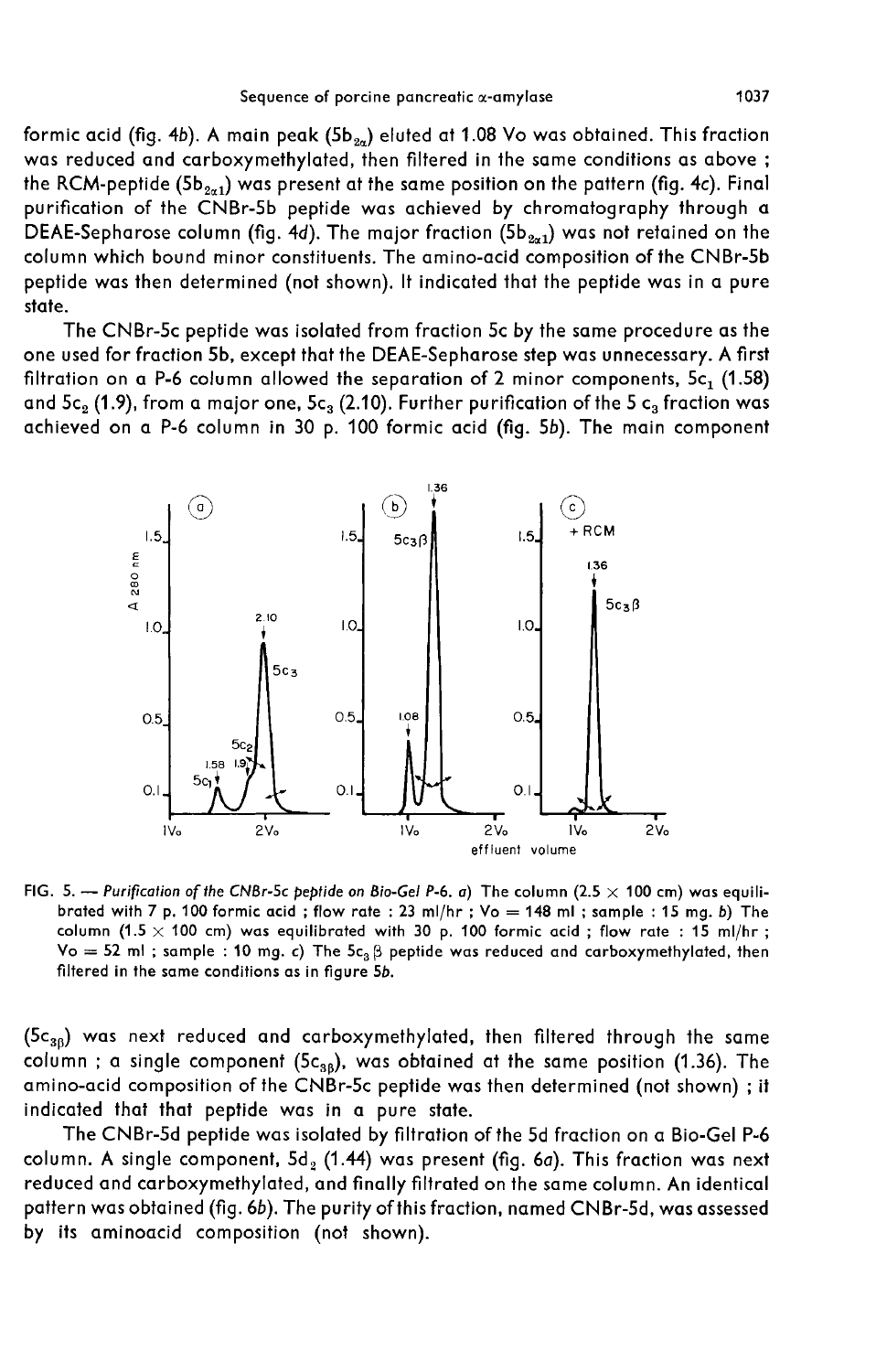

FIG. 6. - Purification of the CNBr-5d peptide on Bio-Gel P-6. a) The conditions are the same as in figure 5b. b) The 5d, peptide was reduced and carboxymethylated, then filtered in the same conditions as in figure 5b. Sample : 10 mg.

3) Sequence studies. - The sequence determination of the four purified peptides was carried out by the degradation technique of Edman and Begg, modified by Hermodson et a/. (1973) (see methods).

a) CNBr-4 peptide : The sequence of the chain till position 40 (Ile) was directly determined by the use of the sequencer (fig. 8). In order to sequence the remaining part of the molecule the peptide was citraconylated and then digested with trypsin. Tryptic peptides obtained by cleavage at the Arg level were separated by gel filtration on Bio-Gel P-6 (fig. 7). As expected, only three peptides (4-T1, 4-T2 and 4-T3) were obtained





since the Arg (25)-Pro(26) bond was not attacked by trypsin. The sequence of the 4-Tl peptide corresponded to the N-terminal moiety (1-49) of the entire CNBr-4 peptide. The 4-T3 peptide containing 1 mole per mole of homoserine, thus occupied the C-terminal position (65-71). The 4-T2 peptide was then in the intermediate position (50-64) of the CNBr-4 peptide sequence. The ordering of the entire sequence of the 4-T2 peptide (15 residues) was obtained by the use of the sequencer.

b) CNBr-5b peptide : The sequence of the first eighteen residues was found to be identical to the one of the CNBr-4 peptide. This peptide, whose molecular weight is about 6 400, could be due to uncontrolled and partial cleavage of either the CNBr-4 peptide or the amylase chain.

c) CNBR-5c peptide : The sequence of the chain till position 31 (Ala) was determined directly by using the sequencer (fig. 9). Partial ordering of the C-terminal part of the molecule was obtained by carboxypeptidase digestion.

1038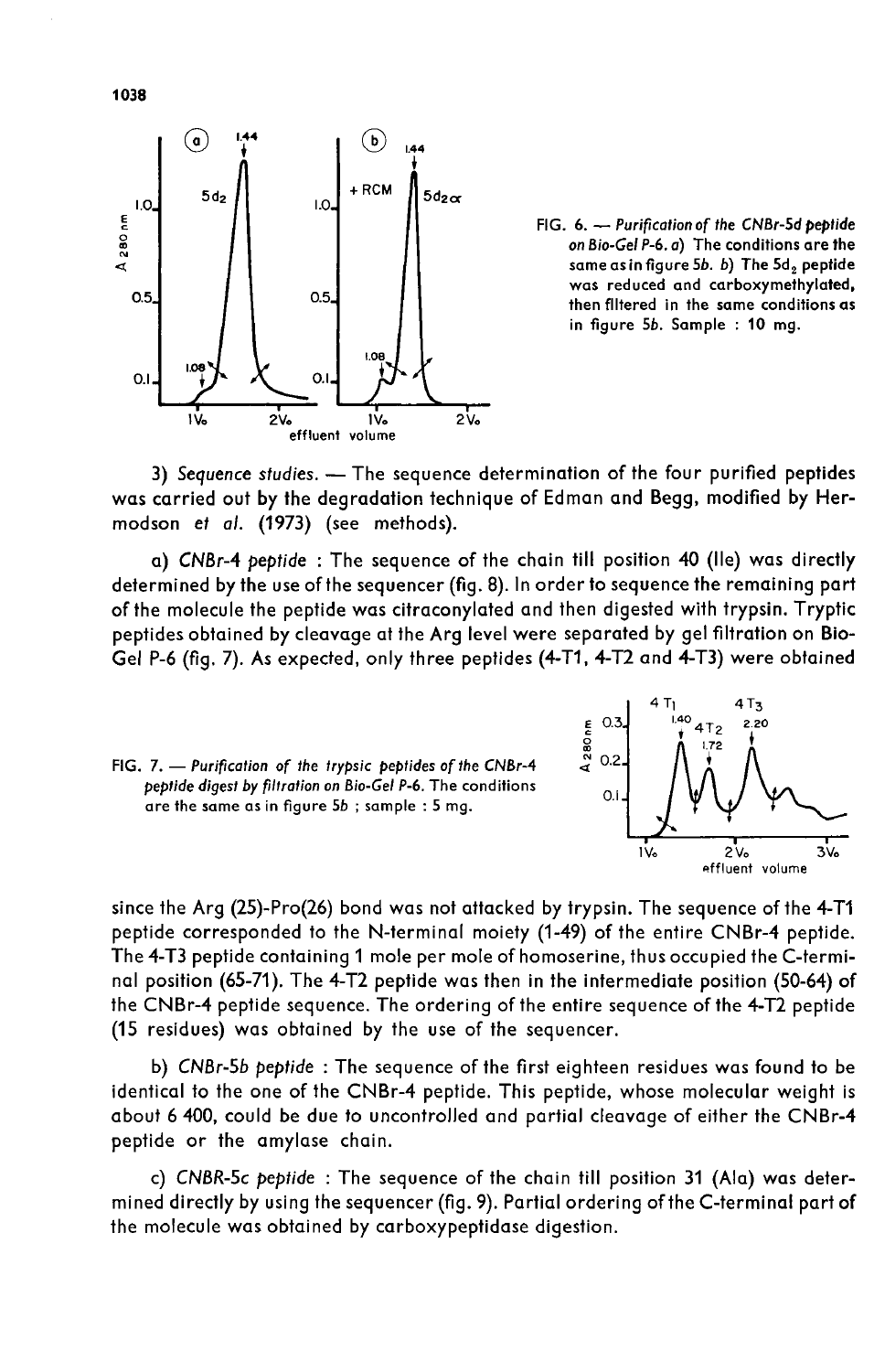d) CNBr-5d peptide : The sequence of the first twenty residues was obtained from the sequencer. The ordering of the C-terminal part of the molecule is underway.

$$
\frac{e^{H N-Trp - Pro - G(y - Asp - lle - Lys - Ala - Vol - Leu - Asp - Lys - Leu - His - Asn - Leu - Asn -
$$
\n
$$
\frac{19}{100}
$$
\n
$$
\frac{25}{100}
$$
\n
$$
\frac{19}{100}
$$
\n
$$
\frac{25}{100}
$$
\n
$$
\frac{26}{100}
$$
\n
$$
\frac{19}{100}
$$
\n
$$
\frac{25}{100}
$$
\n
$$
\frac{26}{100}
$$
\n
$$
\frac{25}{100}
$$
\n
$$
\frac{26}{100}
$$
\n
$$
\frac{49}{100}
$$
\n
$$
\frac{11}{100}
$$
\n
$$
\frac{11}{100}
$$
\n
$$
\frac{11}{100}
$$
\n
$$
\frac{11}{100}
$$
\n
$$
\frac{11}{100}
$$
\n
$$
\frac{11}{100}
$$
\n
$$
\frac{11}{100}
$$
\n
$$
\frac{11}{100}
$$
\n
$$
\frac{11}{100}
$$
\n
$$
\frac{11}{100}
$$
\n
$$
\frac{11}{100}
$$
\n
$$
\frac{11}{100}
$$
\n
$$
\frac{11}{100}
$$
\n
$$
\frac{11}{100}
$$
\n
$$
\frac{11}{100}
$$
\n
$$
\frac{11}{100}
$$
\n
$$
\frac{11}{100}
$$
\n
$$
\frac{11}{100}
$$
\n
$$
\frac{11}{100}
$$
\n
$$
\frac{11}{100}
$$
\n
$$
\frac{11}{100}
$$
\n
$$
\frac{11}{100}
$$
\n
$$
\frac{11}{100}
$$
\n
$$
\frac{11}{100}
$$
\n
$$
\frac{11}{100}
$$
\n
$$
\frac{11}{100}
$$
\n
$$
\frac{11}{100}
$$
\n
$$
\frac{11}{100}
$$
\n<math display="</math>

### Conclusion.

In this work, fragments resulting from cleavage of the  $\alpha$ -amylase I chain by cyanogen bromide action have been separated by gel filtration into seven fractions. The CNBr-4 peptide from fraction 4 and three peptides (CNBr-5b, CNBr-5c and CNBr-5d)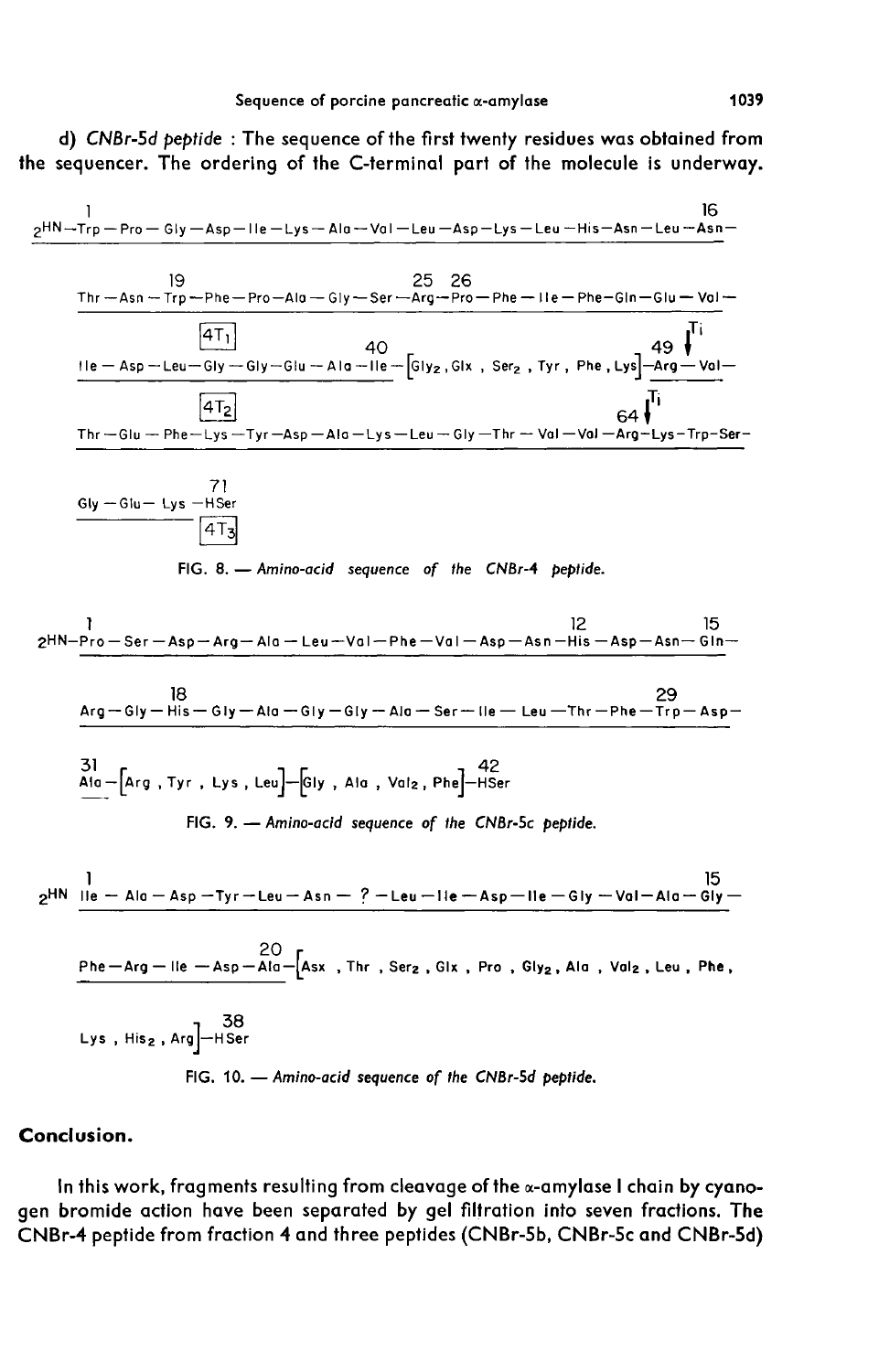from fraction 5 have been totally purified by repeated gel filtrations and, in the case of the CNBr-5b, by additional ion-exchange chromatography.

The amino-acid order of the major part of all the peptides has been determined by sequence analysis using the entire peptides. Surprisingly, the N-terminal sequence (18 residues) of the CNBr-5b peptide was found to be identical to that of the CNBr-4. The CNBr-5b peptide might then originate from the CNBr-4 peptide by molecule shortening due to the acidic medium. However, this hypothesis is not consistent with the presence of homoserine, as indicated by the amino-acid composition of this peptide. Further investigations are thus necessary. Subsequent cleavage of the CNBr-4 peptide was carried out to determine the sequence of the C-terminal part of the molecule. The resulting fragments were purified and arranged in the chain. However, the complete sequence analysis of one of these peptides has not yet been achieved. In the case of the CNBr-5c and CNBr-5d peptides, subsequent enzymatic cleavages are underway to determine the still missing C-terminal sequences. In conclusion, the complete purification of four peptides is presented ; the purification of the other five or six CNBrpeptides from the indicated fractions (1, 2, 6, 7) is nearly achieved. The sequence of three peptides, accounting for about 160 amino-acid residues, has been analyzed and 115 amino-acids have been positioned, representing 25 p. 100 of the amylase chain. When the complete primary structure is obtained, amylase I and II can be compared at the peptide level. Knowledge of the entire sequence would also be valuable to crystallographers for interpreting the  $3 \text{ Å}$  X-ray data which are now being measured.

> Reçu en décembre 1978. Accepté en février 1979.

Acknowledgements. - This work was partly supported by a CNRS grant (LA  $N^o$  202) and partly by the « Délégation Générale à la Recherche Scientifique et Technique » (contract No 77.7.467).

Résumé. L'a-amylase pancréatique, une seule chaîne peptidique longue de 470 résidus dont l'extrémité est N-acétylée, est présente sous 2 formes 1 et il. Dans le présent travail la molécule d'amylase a été clivée par le bromure de cyanogène. La séparation des peptides en sept fractions a été obtenue par tamisage moléculaire. Les peptides des fractions 4 et 5<br>ont été finalement purifiés par filtrations répétées sur colonne de gel de polyacrylamide et chromatographie d'échange d'ions. Le peptide CNBr-4 (70 résidus) a été obtenu à l'état pur à partir de la fraction 4. Les peptides CNBr-5b (62 résidus), CNBr-5c (42 résidus) et CNBr-5d (38 résidus) ont été isolés de la fraction 5. La séquence de chaque peptide a été partiellement déterminée par analyse directe au séquenceur (Hermodson et al., 1973). Une détermination plus complète de la séquence du peptide CNBr-4 a été réalisée à partir des 3 peptides obtenus après digestion trypsique. Les 18 premiers résidus du peptide CNBr-5b sont identiques à ceux du CNBr-4. Actuellement la séquence de 3 peptides représentant 160 résidus est en cours d'élucidation : 115 amino-acides représentant 25 p. 100 de la séquence de la chaîne d'amylase 1 ont été positionnés.

### **References**

CRESTFIELD A. M., MOORE S., STEIN W. H., 1963. The preparation and enzymatic hydrolysis of reduced and S-carboxymethylated proteins. J. biol. Chem., 238, 622-627.